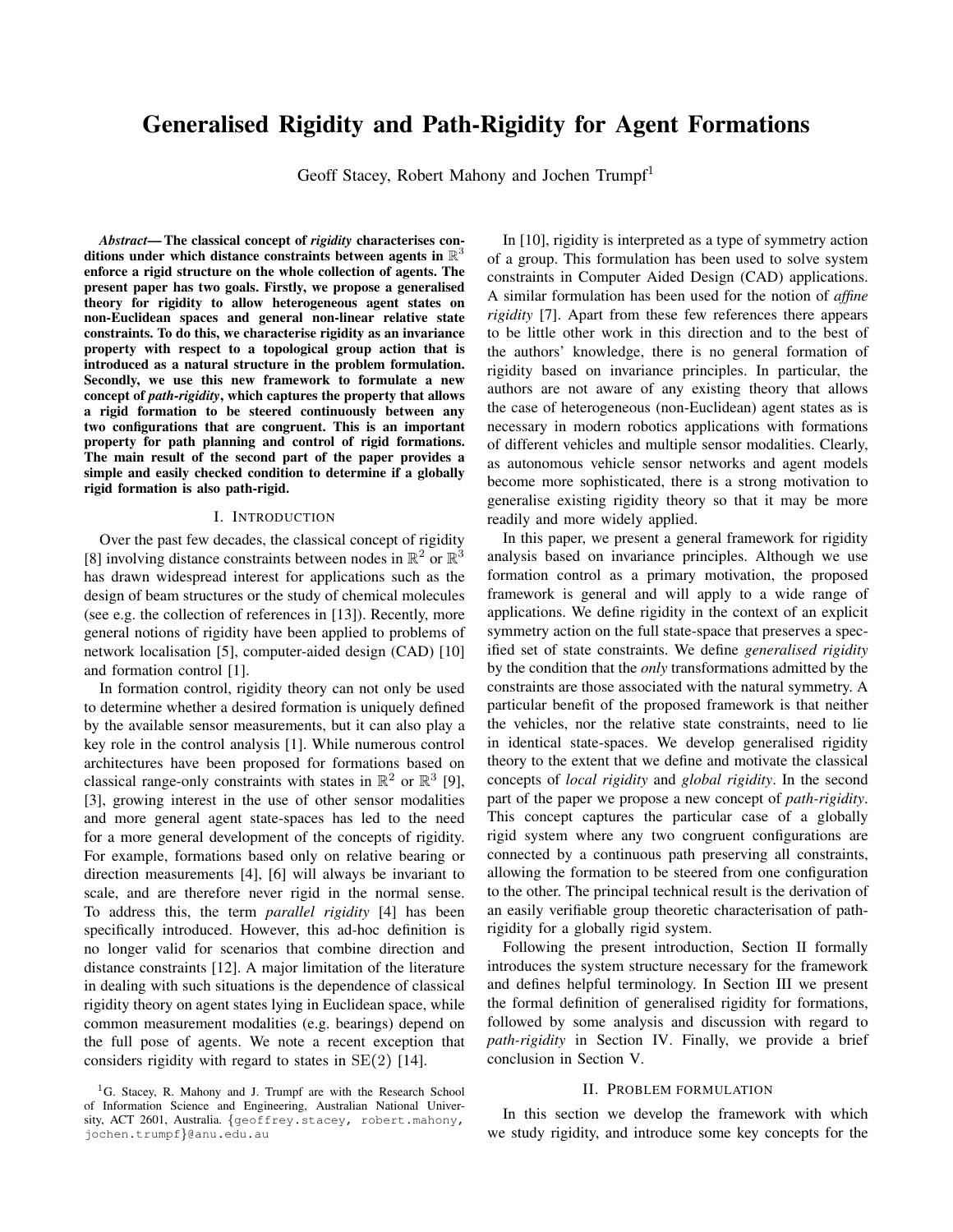discussion. The formulation applies to a very broad class of agent state-spaces and sensor modalities, with a topological group describing the symmetries of the system. The generality of the formulation is a significant consideration in this paper, and we demonstrate it with several examples. Subsection II-A models the full state-space and the available sensor measurements, along with associated assumptions. Subsection II-B then introduces the notions of symmetry with which we define rigidity.

## A. Generalised agent networks and formations

Consider a system whose full state  $x$  lies in a topological space  $\mathcal{M}^{\tau} := (\mathcal{M}, \tau(\mathcal{M}))$ , where  $\tau(\mathcal{M})$  denotes a Hausdorff topology on the set  $M$ . We envision the full state  $x$  being derived from the individual states of  $n$  agents; however, we do not specify a particular construction of the full state-space  $\mathcal{M}^{\tau}$  from the individual state-spaces, in order to preserve the generality of our formulation.

*Example 2.1:* A simple and very common scenario is where the *i*th agent state  $x_i$  lies in a Hausdorff topological space  $\mathcal{M}_i^{\tau}$ , and the full system state lies in the product space  $\mathcal{M}^{\varphi}$  :=  $\prod_{i=1}^{n} \mathcal{M}_{i}^{\tau}$ . In this case,  $\mathcal{M}^{\varphi}$  inherits the Hausdorff property from the individual state-spaces  $\mathcal{M}_{i}^{\tau}$ . Note that this construction does not assume the individual state-spaces to be identical, i.e. we do not require  $\mathcal{M}_{i}^{\tau} = \mathcal{M}_{i}^{\tau}$  for  $i \neq j$ .  $\diamond$ 

*Example 2.2:* To motivate the consideration of nonproduct structures for  $\mathcal{M}^{\tau}$ , suppose that all agent states  $x_i \in \mathcal{M}_i^{\tau}$  lie in the same Hausdorff topological space (i.e. that  $\mathcal{M}_{i}^{\tau} = \mathcal{M}_{i}^{\tau}$  for all  $i, j \in \{1, ..., n\}$ , and that the agents are regarded as interchangeable (i.e. that we are not concerned with which agent assumes each position). In this case, a state  $\tilde{x} = (x_1, \ldots, x_n)$  in the product space  $\mathcal{M}^{\wp}$  is equivalent to another state  $\tilde{x}' \in \mathcal{M}^{\wp}$  if it can be obtained from  $\tilde{x}'$  by switching the positions of the agents (or reassigning the agent indexes). Let  $P_n(\tilde{x})$  denote the group of permutations of the *n*-tuple  $\tilde{x}$ ; that is,  $\sigma(\tilde{x})$  :=  $(\sigma_1(\tilde{x}), \ldots, \sigma_n(\tilde{x}))$  for  $\sigma \in \mathbf{P}_n(\tilde{x})$ , with each  $\sigma_i(\tilde{x}) = x_i$ for some  $j \in \{1, ..., n\}$  and each j appearing exactly once in the list. With interchangeable agents, the full system state x lies in the quotient space  $\mathcal{M}^{\tau}$  :=  $\mathcal{M}^{\varphi}/\sim$ , where  $\tilde{x} \sim \tilde{x}' \Leftrightarrow \exists \sigma \in \mathbf{P}_n(\tilde{x}) : \tilde{x}' = \sigma(\tilde{x})$  defines an equivalence relation for  $\tilde{x}, \tilde{x}' \in M^{\wp}$ . The quotient topology  $\tau(M)$  is the final topology of the natural projection  $\pi : \mathcal{M}^{\wp} \to \mathcal{M}^{\wp}/\sim$ ; equivalently, a set  $\mathcal{U} \subseteq \mathcal{M}^{\tau}$  is open if and only if the preimage  $\pi^{-1}(\mathcal{U}) \subseteq \mathcal{M}^{\wp}$  is open. Observe that the map  $\pi$  is open since the equivalence relation maps open sets to a union of open sets. Furthermore, the graph of the equivalence relation is closed in  $\mathcal{M}^{\wp} \times \mathcal{M}^{\wp}$  since it is the product of  $\mathcal{M}^{\wp}$  with a finite number of singletons corresponding to the permutations of the agents. These conditions ensure that the quotient space  $\mathcal{M}^{\tau}$  is Hausdorff [11, Proposition 7.1.6]. ♦

*Example 2.3:* A further practical consideration is the exclusion of some points from a product space  $\mathcal{M}^{\wp}$ . Consider a collection of physical vehicles in a common state-space, i.e. where  $x_i \in \mathcal{M}_i^{\tau}$  and  $\mathcal{M}_i^{\tau} = \mathcal{M}_i^{\tau}$  for all  $i \neq j$ . With this arrangement, the case where  $x_i = x_j$  is not physically feasible since the vehicles cannot be physically co-located. Such points can be problematic for particular sensor modalities, e.g. direction measurements become ill-defined when the agents are co-located (see Example 2.10). For the purposes of rigidity analysis, it is therefore appropriate to consider the state-space  $\mathcal{M}^{\tau}$  :=  $\mathcal{M}^{\varphi} \setminus \mathcal{W}^{\tau}$ , where  $\mathcal{W}^{\tau}$  :=  $\{x \in \mathcal{M}^{\varphi} \mid x_i =$  $x_i$  for some  $i \neq j$ . Here,  $\mathcal{M}^{\tau}$  is an open subset of  $\mathcal{M}^{\varphi}$ , and has the induced topology of the product space; i.e., a set  $U \subseteq M^{\tau}$  is open if and only if it is open as a subset  $U \subseteq M^{\wp}$ . We emphasise that  $M^{\tau}$  is *not* a product space; each vehicle can assume any state in  $\mathcal{M}_{i}^{\tau}$ , but its position imposes a constraint on those of the others.

The state of the system is measured by an output map  $h: \mathcal{M}^{\tau} \rightarrow \mathcal{Y}$ , which will be used to specify constraints on the system state. For the general notion of rigidity, we do not require a topology on the output space  $\mathcal Y$ . Should a topology  $\tau(\mathcal{Y})$  be considered, we denote the topological space by  $\mathcal{Y}^{\tau}$ . We will use  $y = h(x)$  to denote the particular output value of a state  $x$ . Throughout the following examples and remarks, we will commonly suppose  $h(x)$  is composed of  $m$  individual sensor modalities as outlined in Remark 2.4.

*Remark 2.4:* The typical interpretation of this formulation is that  $y = (y_1, \ldots, y_m)$  will be composed of m individual state measurements  $y_k$ , each of which corresponds to an available sensor modality  $h_k$ :  $\mathcal{M}^{\tau} \rightarrow \mathcal{Y}_k$  with  $\mathcal{Y}^{\varphi}$  :=  $\prod_{k=1}^m \mathcal{Y}_k$ . Often, a sensor modality  $h_k$  will not be a function of the full state  $x$ , but will instead describe a relative measurement between only two agent states. We emphasise that the individual sensor modalities  $h_k$  or the output spaces  $\mathcal{Y}_k$  need not be the same, and we will also consider cases where  $Y$  does not possess a product structure.  $\Diamond$ 

*Remark* 2.5: Although a topology on  $\mathcal{Y}$  (or  $\mathcal{Y}_k$ ) is often not strictly required for rigidity analysis, it is desirable for many applications that  $h(x)$  be continuous (or even differentiable). For example, this may be the case when  $h(x)$ is used to derive a control law for a group of vehicles. We will therefore provide some discussion concerning the continuity of  $h_k$  in the sequel, with the assumption of at least a T<sub>0</sub> (Kolmogorov) topology on  $\mathcal Y$  (or each  $\mathcal Y_k$ ). Note that some common sensor modalities (e.g. directions, see Example 2.10) are not continuous with any finer topology. The product space  $\mathcal{Y}^{\wp}$  will inherit the  $T_0$  property, and also preserve the continuity of each  $h_k(x)$ .

*Remark 2.6:* We emphasise that for this paper we are not interested in the availability of a measurement  $y_k$  to particular agents in the system. Rigidity is concerned only with whether certain constraints  $y_k = y_k^*$  are satisfied; the information topology of the network only becomes relevant when considering applications such as control algorithms.  $\diamond$ 

*Remark 2.7:* Although we regard  $h_k$  as a sensor modality, it may alternatively be interpreted as a task function that measures the system state with respect to a goal. Examples of task functions are described in [2].

*Example 2.8:* Consider two agents with states  $x_i, x_j \in \mathbb{R}^d$ (for  $d \ge 1$ ), and a product structure on the full state-space. A range or distance measurement between these agents is given by

$$
y_k := h_k(x) := \|x_i - x_j\| \in \mathbb{R}_{\geq 0},\tag{1}
$$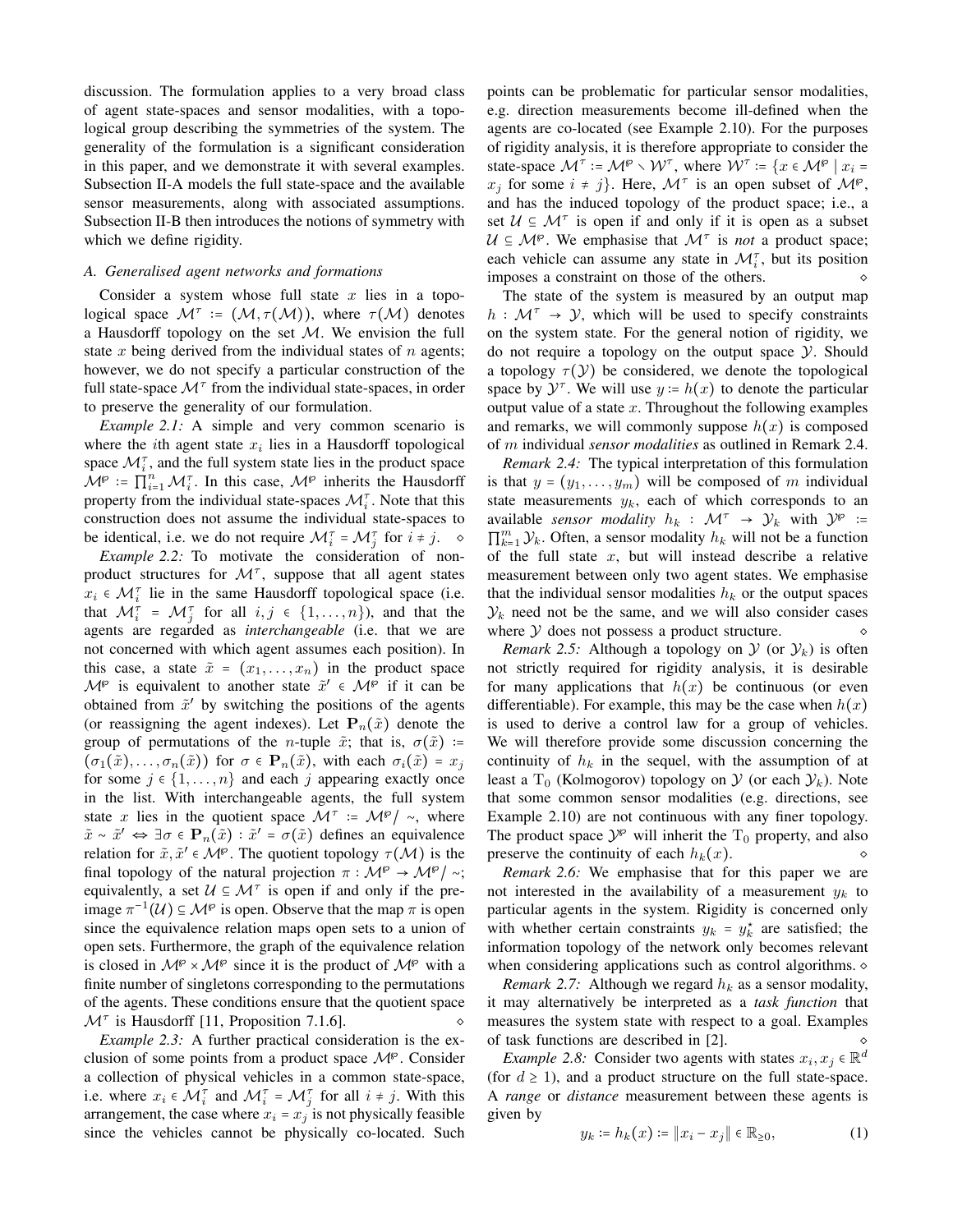where  $\|\cdot\|$  denotes the Euclidean norm of a vector and  $\mathbb{R}_{\geq 0}$ denotes the set of nonnegative real numbers.

*Example 2.9:* Consider two agents with states<sup>1</sup>  $X_i, X_j \in$  $SE(3)$  in the Special Euclidean group of dimension 3, and a product structure on the full state-space. The matrix representation of each state is

$$
X_i \coloneqq \begin{pmatrix} R_i & \xi_i \\ \mathbf{0}_3^\top & 1 \end{pmatrix},
$$

where  $R_i \in SO(3)$  is a 3×3 rotation matrix (i.e. an orthogonal matrix of determinant 1),  $0_3$  denotes the  $3 \times 1$  zero vector and  $\xi_i \in \mathbb{R}^3$ . Let  $\mathring{y}_j \in \mathbb{R}^3$  be a point fixed with respect to the coordinate frame  $X_j$  (typically the origin). A *position* measurement of  $\hat{y}_j$  from agent i is described using a sensor modality  $h_k : SE(3) \times SE(3) \rightarrow \mathbb{R}^3$  as follows:

$$
\bar{y}_k \coloneqq \overline{h_k(X)} \coloneqq X_i X_j^{-1} \bar{\tilde{y}}_j. \tag{2}
$$

Here,  $\bar{v}$  :=  $(v^{\dagger}, 1)^{\dagger}$  denotes a vector v expressed in homogeneous coordinates. The intuition here is that  $y_k$  expresses the position of  $\hat{y}_i$  with respect to the body-fixed frame  $X_i$ .

*Example 2.10:* Consider two agents with states  $x_i, x_j \in$  $\mathbb{R}^3$  and a product structure on the full state-space. An inertial *direction* measurement between agents i and j is defined by

$$
y_k \coloneqq h_k(x) \coloneqq \begin{cases} \frac{(x_i - x_j)}{\|x_i - x_j\|} \in \mathbb{S}^2 & x_i \neq x_j \\ \aleph & \text{otherwise,} \end{cases}
$$
 (3)

where  $\mathbb{S}^2$  denotes the unit sphere. The measurement space is  $\mathcal{Y}_k = \{ \mathbb{S}^2 \cup \{ \aleph \} \}$ , which we give the  $T_0$  topology  $\tau(\mathcal{Y}_k)$  :=  $\{\tau(\mathbb{S}^2), \{\mathbb{S}^2 \cup \{\aleph\}\}\}\$  to make  $h_k(x)$  continuous. Note that this is the final topology with respect to  $h_k(x)$ , i.e. there is no  $T_1$  topology such that  $h_k$  is continuous.

In some scenarios, a sensor may detect another vehicle without identifying which vehicle it is.

*Example 2.11:* Suppose agent  $p$  is equipped with a sensor modality  $h_k(x)$  that measures the range to each other agent, without differentiating which agent corresponds to which distance. We model this sensor modality as a mapping

$$
h_k(x) \coloneqq \{\|x_i - x_p\|\}_{i \neq p} \in \mathcal{Y}_k^{\tau},\tag{4}
$$

where  $\mathcal{Y}_k^{\tau} \coloneqq \mathbb{R}_{\geq 0}^{n-1} / \sim_{y_k}$ . Here, the equivalence relation is defined by  $y_k \sim_{y_k} y'_k \Leftrightarrow \exists \sigma \in \mathbf{P}_{n-1}(y_k) : y'_k = \sigma(y_k)$ .

We now provide a generalised definition of an agent network, based on the state  $x \in \mathcal{M}^{\tau}$  and output  $y \in \mathcal{Y}$ .

Definition 2.12: A generalised agent network  $\mathcal N$  $\mathbf{r}$  $(\mathcal{M}^{\tau}, \mathcal{Y}, h)$  consists of a Hausdorff topological space  $\mathcal{M}^{\tau}$ , an output space Y and an output map  $h : \mathcal{M}^{\tau} \to \mathcal{Y}$ .

Although our generalised notion of an agent network does not involve a graph structure, it allows a similar interpretation to the classical concept of a network via the construction of  $\mathcal{M}^{\tau}$  and h, as illustrated by the prior examples and remarks. For convenience, we will simply use the term *agent network* for this generalised form in the sequel. For the discussion of agent networks we introduce the following concepts.

Definition 2.13: A configuration of an agent network  $\mathcal{N}$  :=  $(\mathcal{M}^{\tau}, \mathcal{Y}, h)$  is specified by a fixed state  $x \in \mathcal{M}^{\tau}$ .

Remark 2.14: The popular concept of a framework [8], [9], [14] is defined by an agent network  $\mathcal{N} = (\mathcal{M}^{\tau}, \mathcal{Y}, h)$ along with a configuration  $x \in \mathcal{M}^{\tau}$ . We do not use the notion of a framework in this paper.

*Definition* 2.15: For a given agent network  $\mathcal N$  $:=$  $(\mathcal{M}^{\tau}, \mathcal{Y}, h)$ , two configurations  $x, x' \in \mathcal{M}^{\tau}$  are *equivalent* [8] or *indistinguishable* if  $y = h(x) = h(x') = y'$ .  $\Diamond$ 

A major advantage of our framework is that it accommodates somewhat more general structures than those allowed in existing rigidity formulations; for example, we can consider state-dependent network topologies (Remark 2.16) and interchangeable agents (Remark 2.17).

Remark 2.16: In practical scenarios it is commonly the case that a sensor (such as an onboard camera) has a limited field of view, i.e. that the availability of a measurement  $y_k$ depends upon the states of certain agents. Such situations can be appropriately modelled in our framework by augmenting a measurement space  $\mathcal{Y}_k$  with an additional point  $\aleph$  (i.e. to obtain  $\mathcal{Y}_k := \mathcal{Y}_k \cup \{\aleph\}$ . This point is used to indicate that the measurement is not available, which can itself be useful knowledge of the system state.

Remark 2.17: Consider the case of interchangeable agents as described in Example 2.2, where  $\sim$  denotes the equivalence relation of agent permutations. Let  $\hat{h}: \mathcal{M}^{\wp} \to \mathcal{Y}^{\tau}$  be a continuous sensor modality, and suppose  $\tilde{x} \sim \tilde{x}'$  implies that  $\tilde{x}, \tilde{x}' \in \mathcal{M}^{\wp}$  are indistinguishable, i.e. that  $\tilde{h}(\tilde{x}) = \tilde{h}(\tilde{x}')$ . Let  $\pi : \mathcal{M}^{\varphi} \to \mathcal{M}^{\tau}$  be the natural projection to the quotient space  $\mathcal{M}^{\wp}/\sim$ . The universal property of quotient spaces then ensures the existence of a unique continuous map  $h: \mathcal{M}^{\tau} \to \mathcal{Y}^{\tau}$  such that  $h = h \circ \pi$ . The existence of such a map  $h$  shows that our formulation readily accommodates this scenario.

Example 2.18: Consider a group of four agents, where agents 1 and 2 are both equipped with a range sensor that does not distinguish between other agents, as in Example 2.11. The quotient structure of the measurement space  $\mathcal{Y}_k^{\tau}$  means that agents 3 and 4 are indistinguishable, and can therefore be regarded as interchangeable. Agents 1 and 2 are *not* indistinguishable because the measurements  $y_1$ and  $y_2$  correspond to measurements from agents 1 and 2, respectively (i.e. the full measurement space has the product topology  $\mathcal{Y}^{\wp} := \mathcal{Y}_1^{\tau} \times \mathcal{Y}_2^{\tau}$ . However, we could choose to make them indistinguishable by defining an equivalence relation  $(y_1, y_2) \sim_u (y_2, y_1)$  on  $\mathcal{Y}^{\wp}$  (independent of the equivalence relation on each  $\mathcal{Y}_k^{\tau}$  described in Example 2.11), and using the measurement space  $\mathcal{Y}^{\tau} = \mathcal{Y}^{\varphi}/\sim_y$ . This would enable us to regard agents 1 and 2 as an interchangeable pair, and agents 3 and 4 as another interchangeable pair, with the output map  $h$  remaining well-defined on the corresponding quotient space  $\mathcal{M}^{\tau}$  :=  $\mathcal{M}^{\varphi}/\sim$ . In this way, we can create a network of several different types of agents, with all agents of each type being interchangeable.

The following definition formalises the concept of an agent formation, which is associated with a fixed output  $y^* \in \mathcal{Y}$ .

*Definition* 2.19: For a given agent network  $\mathcal{N}$  :=  $(\mathcal{M}^{\tau}, \mathcal{Y}, h)$  on a Hausdorff topological space  $\mathcal{M}^{\tau}$ , a forma*tion*  $\mathcal{F}(y^*)$  is defined as the set of configurations  $x \in \mathcal{M}^{\tau}$ 

<sup>&</sup>lt;sup>1</sup>We use capital letters to indicate states with a matrix representation.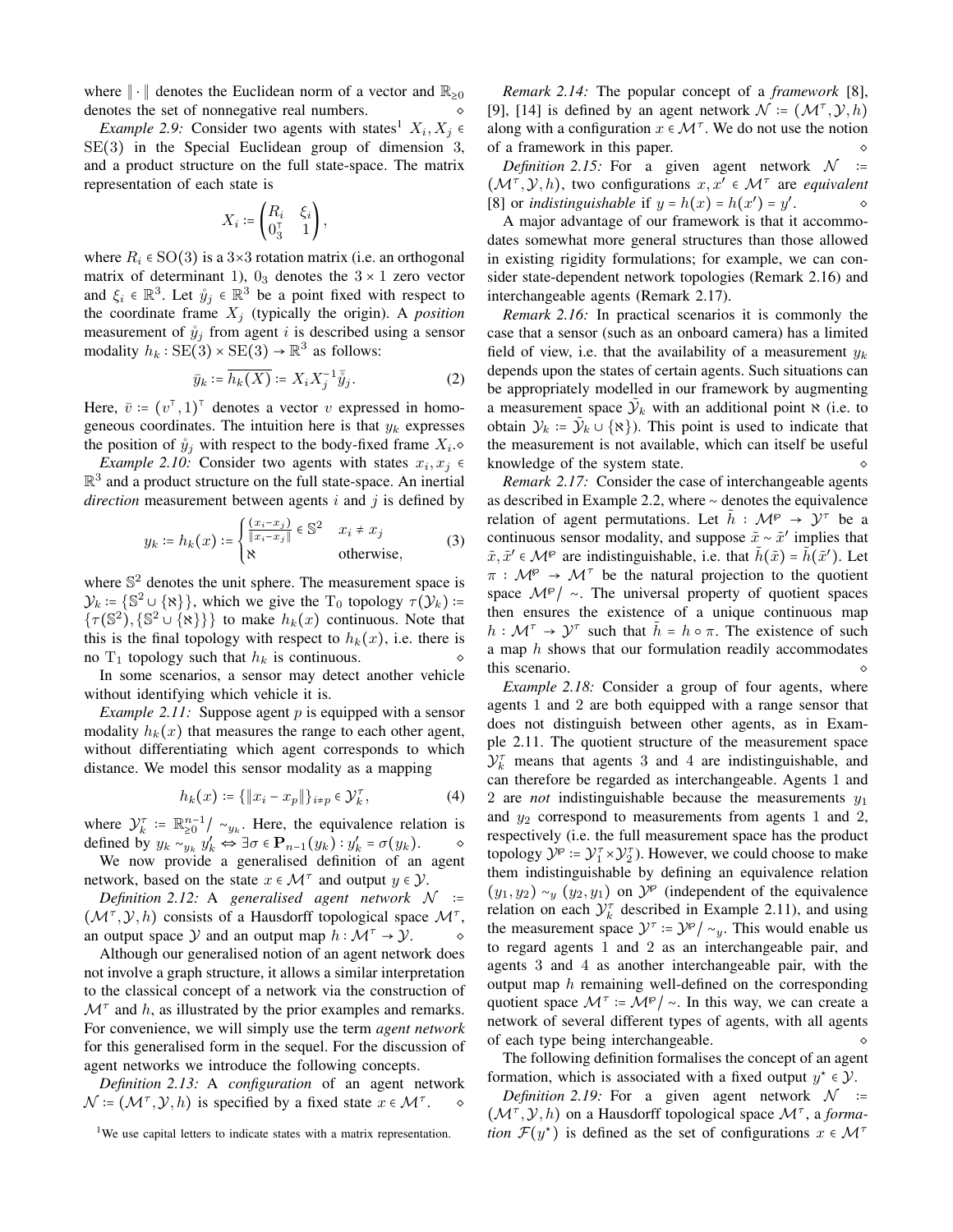such that  $h(x) = y^*$ . That is,

$$
\mathcal{F}(y^*) \coloneqq \{ x \in \mathcal{M}^\tau \mid y = h(x) = y^* \}.
$$

Conceptually, a configuration fixes the state  $x \in \mathcal{M}^{\tau}$  of the system while a formation is the set of configurations in the pre-image of a fixed output  $y^* \in \mathcal{Y}$ . We may alternatively regard  $\mathcal{F}(y^*)$  as the set of configurations that are equivalent to some reference configuration  $\mathring{x} \in \mathcal{M}^{\tau}$  that generates the reference measurement  $y^* = h(x)$ . It should be noted that a particular specification  $y^*$  may not be realisable; in this case the corresponding formation is the null set.

## **B.** Equivariance and Congruence

We define rigidity with respect to a symmetry of the system. Let G be a Hausdorff topological group<sup>2</sup> with a continuous group action  $\Phi: \mathbf{G} \times \mathcal{M}^{\tau} \to \mathcal{M}^{\tau}$ . In this paper we shall work with left group actions, but the choice is arbitrary.

Remark 2.20: Although it is quite common to have an individual group action for each agent (i.e. to have  $\Phi$ composed of *n* group actions  $\phi_i$  :  $\mathbf{G} \times \mathcal{M}_i^{\tau} \rightarrow \mathcal{M}_i^{\tau}$ , the more general definition is crucial for enabling other possibilities. For example, one may wish the symmetry to allow permutations of the agent positions, or reflections of an agent's location through a line between two others.

There are two types of invariance that are of interest to our study of rigidity, depending upon the scenario at hand. The first of these is as follows.

Definition 2.21: An output map  $h(x)$  is termed invariant with respect to a continuous group action  $\Phi$  of a Hausdorff topological group G if  $h(x) = h(\Phi(S, x))$  for all  $S \in G$  and  $x \in \mathcal{M}^{\tau}$ .

*Example 2.22:* For a range measurement (Example 2.8), we can act on agent states  $x_i \in \mathbb{R}^3$  by a rigid-body transformation and (optionally) a reflection,

$$
\Phi((Q,\xi),x) \coloneqq (Qx_1 + \xi, \ldots, Qx_n + \xi).
$$

That is, the same element  $S = (Q, \xi) \in E(3)$  (where  $Q \in$  $O(3)$ ) is applied to each individual state  $x_i$ . Then

$$
h_k(\Phi(S,x)) = ||Qx_i + \xi - Qx_j - \xi|| = ||x_i - x_j|| = h_k(x),
$$

and we confirm the well-known result that distances are invariant to rigid-body transformations and reflections.

*Example 2.23:* For a relative position measurement between agents in  $SE(3)$  (Example 2.9), the group action associated with a rigid-body transformation is left multiplication by the Lie-group  $SE(3)$ , i.e.

$$
\Phi(S, X) \coloneqq (SX_1, \ldots, SX_n)
$$

where  $S \in SE(3)$ . The relative position measurement is

$$
\overline{h_k(\Phi(S,X))} = (X_i^{-1}S^{-1}SX_j)\hat{\bar{y}}_k = (X_i^{-1}X_j)\hat{\bar{y}}_k = \bar{y}_k. \quad \diamond
$$

In practice, full invariance of the output map may be stronger than required for rigidity of a specific formation. It can be sufficient to have an invariance property hold at the specific output value that defines a formation. This motivates the following definition.

Definition 2.24: An output value  $y^*$  is termed invariant with respect to a continuous group action  $\Phi$  of a Hausdorff topological group G if, for all  $x \in \mathcal{M}^{\tau}$  such that  $h(x) = y^*$ , it holds that  $h(\Phi(S, x)) = y^*$  for all  $S \in \mathbf{G}$ .  $\Diamond$ 

Clearly, every output value is invariant if the associated output map is invariant. The distinction between Definitions 2.21 and 2.24 is illustrated by the following example.

*Example 2.25:* Let  $x_i, x_j \in \mathbb{R}^3$  be the states of two agents with an inertial direction measurement as in Example 2.10. Considering invariance with respect to a Euclidean transform  $S = (Q, \xi) \in E(3)$  (with  $\phi_i(S, x_i) = Qx_i + \xi$ ), we have

$$
h_k(\Phi(S, x)) = \frac{Q(x_i - x_j)}{\|x_i - x_j\|} = Qh_k(x)
$$
 (5)

if  $x_i \neq x_j$ , and  $h_k(\Phi(S, x)) = h_k(x) = \aleph$  otherwise. Hence, the sensor modality  $h_k$  is invariant with respect to the translational component of  $E(3)$ , but not to the rotations or reflections<sup>3</sup>. However, the particular measurement  $y_k^*$  =  $\aleph$  is invariant with respect to the group action of E(3). Furthermore, we see from (5) that a fixed inertial direction measurement  $y_k^* \in \mathbb{S}^2$  is invariant with respect to rotations about the axis of that measurement.

Remark 2.26: Consider a Hausdorff topological group G and a continuous group action  $\overline{\Phi}: \mathbf{G} \times \mathcal{M}^{\wp} \to \mathcal{M}^{\wp}$ . Let  $\mathcal{M}^{\tau}$  :=  $\mathcal{M}^{\varphi}/\sim$  be a Hausdorff quotient space with an equivalence relation  $\sim$ . The continuity of the natural projection  $\pi: \mathcal{M}^{\rho} \to \mathcal{M}^{\tau}$  ensures that the map  $\Phi \coloneqq \pi \circ \Phi$ is also continuous. Furthermore, analogously to the case in Remark 2.17, suppose that  $\tilde{x} \sim \tilde{x}'$  (where  $\tilde{x}, \tilde{x}' \in \mathcal{M}^{\wp}$ ) implies  $\tilde{\Phi}(S,\tilde{x}) = \tilde{\Phi}(S,\tilde{x}')$  for all  $S \in \mathbf{G}$ . In this case there exists a unique continuous map  $\Phi : \mathbf{G} \times \mathcal{M}^{\tau} \to \mathcal{M}^{\tau}$  such that  $\Phi(S, \pi(\tilde{x})) \coloneqq \tilde{\Phi}(S, \tilde{x}).$ 

Remark 2.27: Consider a Hausdorff topological group G and a continuous group action  $\Phi: \mathbf{G} \times \mathcal{M}^{\tau} \to \mathcal{M}^{\tau}$ . Suppose we wish to consider the state-space  $\mathcal{M}^{\tau} = \mathcal{M}^{\tau} \setminus \mathcal{W}$ , where  $W \subset \tilde{M}^{\tau}$  is an exceptional set. We can use the induced group action  $\Phi : \mathbf{G} \times \mathcal{M}^{\tau} \to \mathcal{M}^{\tau}, \Phi(S, x) \mapsto \tilde{\Phi}(S, x)$  if  $\Phi(S, x) \in \mathcal{M}^{\tau}$  for all  $S \in \mathbf{G}$  and all  $x \in \mathcal{M}^{\tau}$ , i.e. if the orbits of G intersecting  $W$  are contained in W. In particular, note that this condition is always satisfied in the common case where the group action acts on each agent state  $x_i \in \mathcal{M}_i^{\tau}$  in the same way and  $W$  is the set of points where two agent states coincide (as in Example 2.3).  $\Diamond$ 

Rigidity of a formation is a property concerned with how the symmetries of the system relate to the formation. The two notions of invariance defined above (Definitions 2.21) and 2.24) lead to two classes of symmetry.

*Definition 2.28:* Let  $\mathcal{N}$  =  $(\mathcal{M}^{\tau}, \mathcal{Y}, h)$  be an agent network on a Hausdorff topological space  $\mathcal{M}^{\tau}$ , let  $\mathcal{F}(y^{\star})$ be a formation of the agent network  $N$ , and let G be a Hausdorff topological group with a continuous group action  $\Phi: \mathbf{G} \times \mathcal{M}^{\tau} \rightarrow \mathcal{M}^{\tau}.$ 

 ${}^{2}$ A topological group is Hausdorff [11, Proposition 12.1.6] and Tychonoff [11, Theorem 12.1.7] if and only if it is a Kolmogorov  $(T_0)$  space.

<sup>&</sup>lt;sup>3</sup>Note that inertial direction measurements are also invariant to scaling, but we have omitted demonstrating this in the interest of space.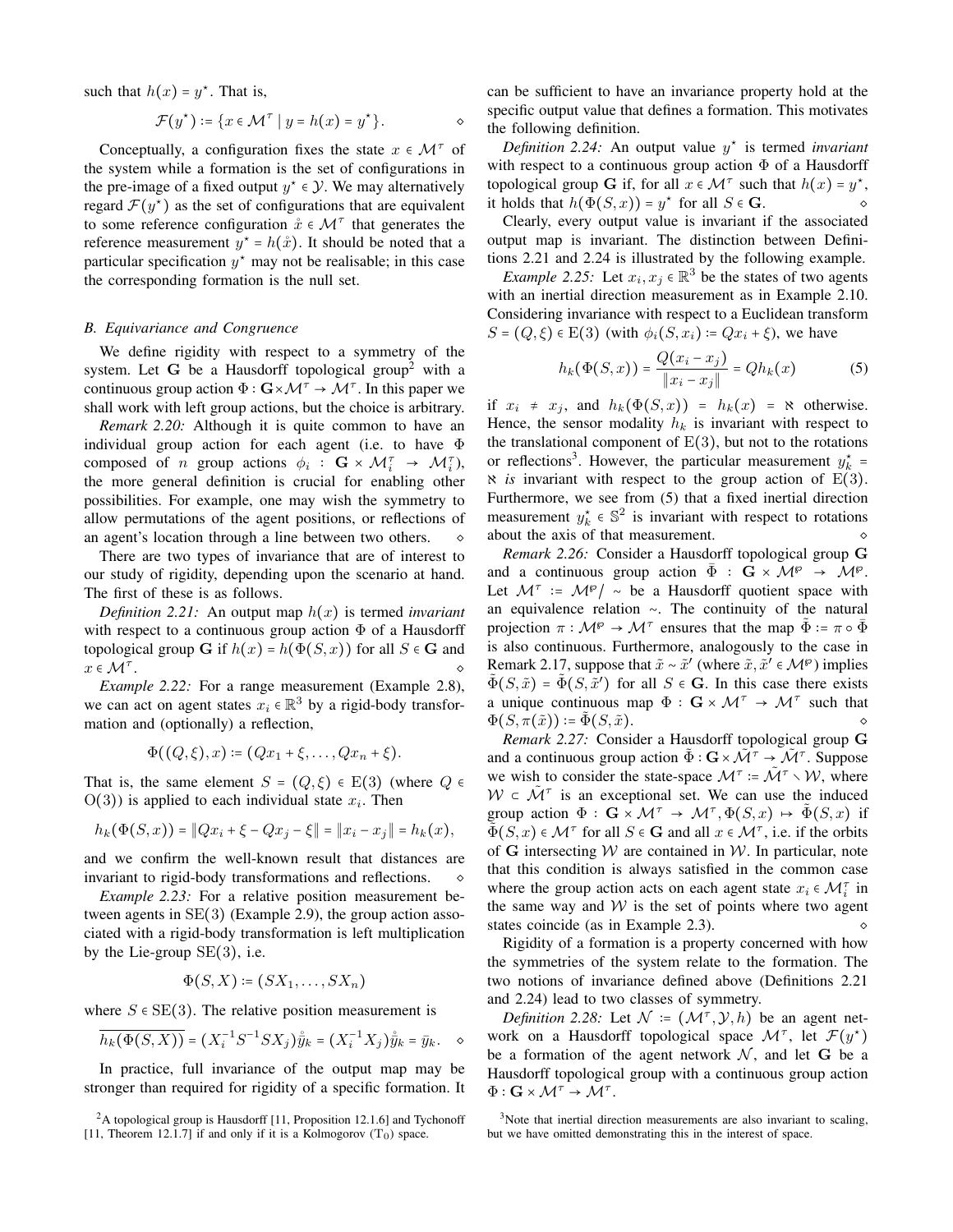- (i) If the output map  $h(x)$  is invariant with respect to  $\Phi$ , then we say that the *agent network*  $N$  is *equivariant* with respect to  $\Phi$ .
- (ii) If an output value  $y^*$  is invariant with respect to  $\Phi$ , then we say that the *formation*  $\mathcal{F}(y^*)$  is *equivariant* with respect to  $\Phi$ .

Note that if an agent network is equivariant, then any formation of that agent network is equivariant. We emphasise that equivariance of a formation requires all measurements  $y_k^*$  to be invariant to the *same* group action.

The final concept we require to define rigidity is a generalised form of congruence [8].

*Definition 2.29:* Two configurations  $x, x' \in \mathcal{M}^{\tau}$  of an agent network are *congruent* with respect to a continuous group action  $\Phi: \mathbf{G} \times \mathcal{M}^{\tau} \to \mathcal{M}^{\tau}$  of a Hausdorff topological group G if there exists a transform  $S \in G$  such that  $\Phi(S, x) = x'.$  $\Diamond$ 

## **III. DEFINING RIGIDITY**

In this section we provide a generalised definition of rigidity for formations, using the concepts of equivalent and congruent configurations. We then apply group theory to study the relationship between the group symmetry and the space of configurations in a rigid formation.

*Definition 3.1:* (Generalised rigidity) Let  $\mathcal{F}(y^*)$  be a formation that is equivariant with respect to a continuous group action  $\Phi: \mathbf{G} \times \mathcal{M}^{\tau} \to \mathcal{M}^{\tau}$  of a Hausdorff topological group G. The formation  $\mathcal{F}(y^*)$  is *locally rigid* with respect to  $\Phi$  if, for any configuration  $x \in \mathcal{F}(y^*)$ , there exists an open neighbourhood  $\mathcal{U}_x \subseteq \mathcal{M}^{\tau}$  of x such that all configurations  $x' \in (\mathcal{F}(y^*) \cap \mathcal{U}_x)$  are congruent. That is, there exists  $S \in \mathbf{G}$ such that  $\Phi(S, x) = x'$ . If this holds with  $\mathcal{U}_x = \mathcal{M}^{\tau}$ , we say that  $\mathcal{F}(y^*)$  is globally rigid.

We emphasise that global rigidity is a special case of local rigidity. The essence of global rigidity for a formation is that all possible configurations equivalent to an element of the formation are reachable in state-space by applying a suitable symmetry transformation. That is, the group action is transitive on the set of valid configurations, and therefore the formation has the structure of a homogeneous space. We shall explore this insight further after a few examples.

*Example 3.2:* Consider four agents forming a rectangle in  $\mathbb{R}^2$  with nonzero distance constraints (Example 2.8) specified between all pairs (i.e.  $m = 6$ ). This formation  $\mathcal{F}(y^*)$  will be globally rigid with respect to the group action of  $E(2)$ . However, it is only locally rigid with respect to the action of SE(2), because in this case the neighbourhood  $\mathcal{U}_x$  about any configuration  $x \in \mathcal{F}(y^*)$  must be small enough not to include a reflected configuration.

*Example 3.3:* To demonstrate the flexibility of our framework, we extend the scenario of the previous example by adding a fifth agent with state  $X_5 = (R_5, \xi_5) \in SE(3)$ , where the third element of the position  $\xi_5 \in \mathbb{R}^3$  is constrained to be positive (i.e.  $e_3^T \xi_5 > 0$ , where  $e_3 = (0,0,1)^T$ ). This scenario might correspond in practice to the case of four ground vehicles (i.e. in the  $x-y$  plane) maintaining formation with a single aerial vehicle. Suppose that the aerial vehicle is equipped with a downwards pointing camera that obtains a bearing measurement (in the body-fixed frame) to each of the ground vehicles, modelled as follows:

$$
h_k(x_i, X_5) \coloneqq \frac{R_5^{\sf T}(\tilde{x}_i - \xi_5)}{\|\tilde{x}_i - \xi_5\|} \in \mathbb{S}^2.
$$

Here,  $i \in \{1, 2, 3, 4\}$  and  $\tilde{x}_i := (x_i^\top, 0)^\top$  is the embedding of the  $\mathbb{R}^2$  state into  $\mathbb{R}^3$ . Note that the constraint  $e_3^T \xi_5 > 0$  ensures the agents are not co-located. Since the ground vehicles are constrained to the plane, we consider rigidity with respect to SE(2). The group action on  $X_5$  with  $S = (R_S, \xi_S) \in SE(2)$ is simply given by  $\phi_5(S, X_5) = \tilde{S}X_5$ , where  $\tilde{S}$  denotes the block matrix

$$
\tilde{S} := \begin{pmatrix} R_S & 0 & \xi_S \\ 0 & 1 & 0 \\ 0 & 0 & 1 \end{pmatrix} \in \text{SE}(3).
$$

í

Using this construction, we determine that the formation is *globally* rigid with respect to the group action of  $SE(2)$ ; in particular, note that a reflection in  $E(2)$  would result in a state for vehicle 5 that does not lie in  $SE(3)$ . This stronger rigidity property is a result of the orientation constraints imposed by the bearing measurements, and cannot be achieved with distance constraints alone.  $\Diamond$ 

*Example 3.4:* To illustrate the interest in invariant *output* values (rather than invariant output maps), consider the case of two vehicles in  $\mathbb{R}^2$  (in the x-y plane) with a distance measurement between them. Suppose a third vehicle in  $\mathbb{R}^3$ measures the relative height (i.e. the  $z$ -component of the relative position) and the inertial direction (Example 2.10) of the first vehicle, with the goal of being positioned directly above it. Although the directional sensor modality is not invariant to rotations, the particular desired measurement  $y_k^* = (0,0,-1)^\top$  is invariant to rotations about the z-axis. Hence, the formation will still be globally rigid with respect to the group  $E(2)$  acting in the x and y directions.  $\Diamond$ 

We define the *stabiliser* of a point  $x \in \mathcal{M}^{\tau}$  as stab  $\Phi_x$ :=  $\{S \in \mathbf{G} \mid \Phi(S, x) = x\} \subseteq \mathbf{G}$ , i.e. the set of transformations in G that leave x unchanged by the group action. It is well-known (and straightforward to verify) that this is a subgroup of G. Since it is the pre-image of a singleton set in  $\mathcal{M}^{\tau}$  (which is T<sub>1</sub>, and indeed Hausdorff), the continuity of  $\Phi_x(S) := \Phi(S, x)$  implies that it is closed. It follows that the quotient space  $G/\text{stab} \Phi_x$  is Hausdorff [11, Proposition 7.1.6, note also Proposition 12.3.1]. The following theorem considers some well-known characteristics of homogeneous spaces in the context of globally rigid formations.

*Theorem 3.5:* Let  $\mathcal{F}(y^*)$  be a formation and let G be a Hausdorff topological group with a continuous group action  $\Phi: \mathbf{G} \times \mathcal{M}^{\tau} \to \mathcal{M}^{\tau}$ . Then, the following hold:

- (i) if  $\mathcal{F}(y^*)$  is globally rigid, then all stabilisers stab  $\Phi_{\hat{x}}$ with  $\mathring{x} \in \mathcal{F}(y^*)$  are homeomorphic. More specifically, for all  $\dot{x}, \dot{x}' \in \mathcal{F}(y^*)$ , there exists  $S \in \mathbf{G}$  such that stab  $\Phi_{\hat{x}'} = S \cdot \operatorname{stab} \Phi_{\hat{x}} \cdot S^{-1}$ .
- (ii) the formation  $\mathcal{F}(y^*)$  is globally rigid with respect to  $\Phi$  if and only if there exists some reference state  $\mathring{x} \in \mathring{E}$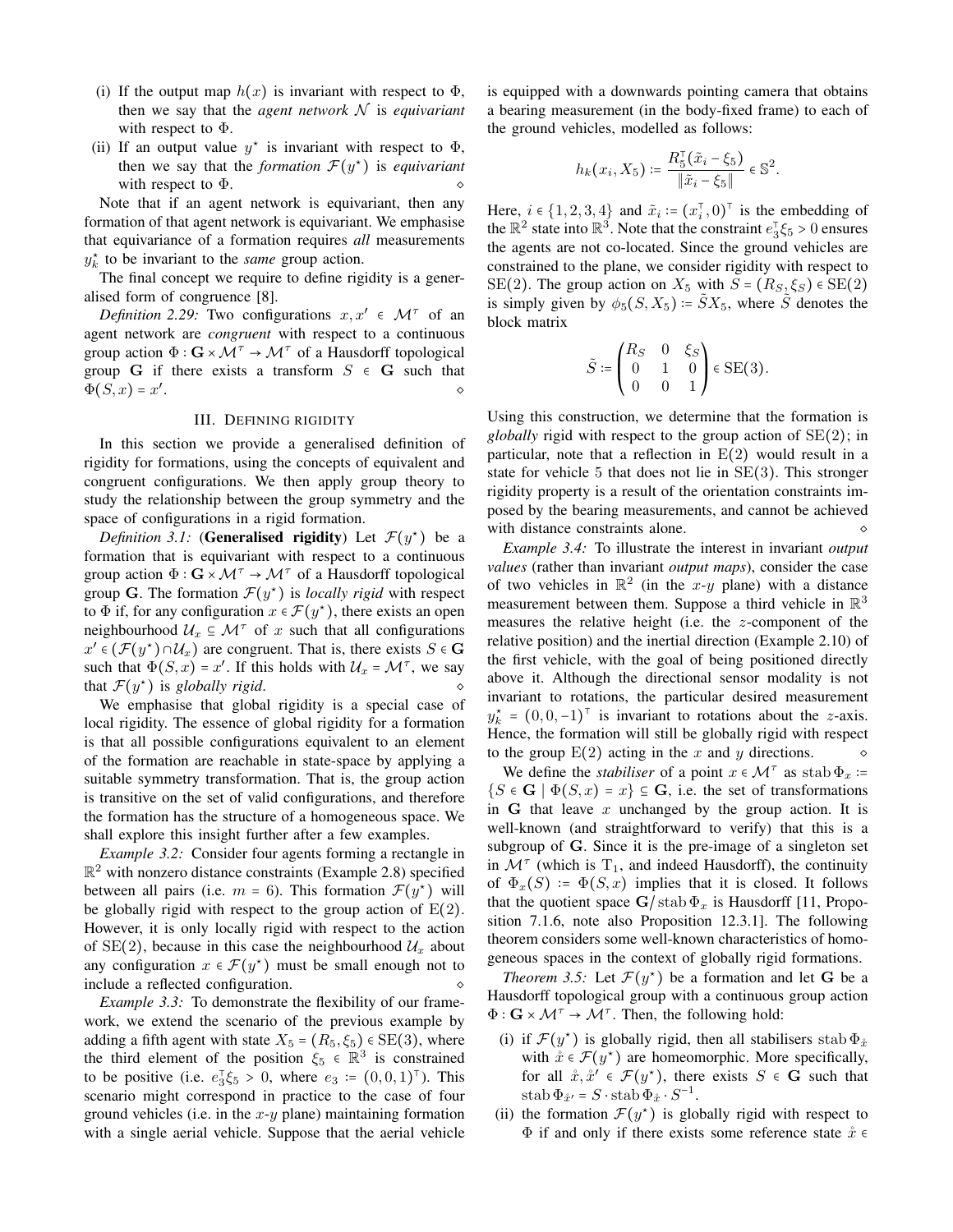$\mathcal{F}(y^*)$  such that the mapping

$$
\Psi_{\hat{x}} : \mathbf{G}/\text{stab}\,\Phi_{\hat{x}} \to \mathcal{M}^{\tau}, \Psi_{\hat{x}}(S \cdot \text{stab}\,\Phi_{\hat{x}}) \mapsto \Phi_{\hat{x}}(S)
$$

is continuous and bijective onto  $\mathcal{F}(y^*)$ , where  $S \in \mathbf{G}$ (see Figure 1).

*Proof:* To show (i), we note that there exists  $S \in G$ such that  $\Phi(S, \mathring{x}) = \mathring{x}'$  since  $\mathcal{F}(y^*)$  is globally rigid. For any  $S' \in$  stab  $\Phi_{\hat{x}'},$  we have  $\Phi(S', \hat{x}') = \hat{x}'$  and therefore  $\Phi(S^{-1})$ .  $S' \cdot S, \mathring{x}$ ) =  $\Phi(S^{-1}, \mathring{x}') = \Phi(S^{-1} \cdot S, \mathring{x}) = \mathring{x}$ . This implies that stab  $\Phi_{\hat{x}} \subseteq S$  stab  $\Phi_{\hat{x}} \cdot S^{-1}$ . The analogous argument with  $\Phi(S^{-1}, \mathring{x}') = \mathring{x}$  shows that the relation can be reversed, so the two sets are equal. Note that the group operation  $(·)$  is a homeomorphism in either of its arguments.

For (ii), the forward implication is well-known [11, p. 352] in the context of orbit spaces. For the reverse implication, we observe that since  $\Psi_{\hat{x}}$  is bijective, then for any  $x, x' \in \mathcal{F}(y^*)$ there exist  $S \cdot \operatorname{stab} \Phi_{\hat{x}}, S' \cdot \operatorname{stab} \Phi_{\hat{x}} \in (\mathbf{G}/\operatorname{stab} \Phi_{\hat{x}})$  such that  $\Psi_{\hat{x}}(S \cdot \operatorname{stab} \Phi_{\hat{x}}) = \Phi_{\hat{x}}(S) = x$  and  $\Psi_{\hat{x}}(S' \cdot \operatorname{stab} \Phi_{\hat{x}}) =$  $\Phi_{\hat{x}}(S') = x'$ . Thus, we have  $\Phi(S' \cdot S^{-1}, x) = \Phi(S', \hat{x}) = x'$ . The formation  $\mathcal{F}(y^*)$  is equivariant since it is the image of  $\Psi_{\hat{x}}$  (Figure 1). It follows that  $\mathcal{F}(y^*)$  is globally rigid.

*Remark 3.6:* In Figure 1, the canonical projection  $\pi$  is continuous and open [11, Proposition 12.3.1]. Therefore, if  $\mathcal{F}(y^*)$  is globally rigid then  $\Psi_{\hat{x}}$  will be a homeomorphism if and only if  $\Phi_{\hat{x}}$  is also open.



Fig. 1. Mappings between spaces, with a globally rigid formation  $\mathcal{F}(y^*)$ . Here,  $\pi$  is the canonical projection, and the diagram commutes.

*Example 3.7:* The idea of Theorem 3.5 can be illustrated by returning to Example 3.2. For the given situation, the stabiliser of any point  $\mathring{x} \in \mathcal{F}(y^*)$  is the identity of E(2). However, if the agent states are elements of  $\mathbb{R}^3$ , the formation is then globally rigid with respect to  $E(3)$ . In this case, the stabiliser of  $\dot{x} \in \mathcal{F}(y^*)$  would include any reflection combined with the  $SE(3)$  action that compensates for the change induced by that reflection. The existence of such an  $SE(3)$  transform is a consequence of the formation being planar; if the fourth vehicle lay outside the plane of the other three, no  $SE(3)$  transform following a reflection would be able to return the vehicle to the original "side" of that plane (note that the plane is fixed to the other three vehicles, not fixed to the inertial frame).

# IV. PATH-RIGIDITY

In this section we introduce the concept of *path-rigidity*, which is a stronger property than global rigidity. In the classical literature, this concept is overlooked in favour of infinitesimal rigidity [8], but it is of significant interest in the general case where  $h$  may not be differentiable. Path-rigidity is particularly relevant to trajectory planning tasks because it guarantees that the agents can continuously transition between any two configurations of the formation without breaking the state constraints. We begin with the formal definitions of continuous congruence and path-rigidity.

*Definition 4.1:* For a given agent network  $\mathcal N$  $(\mathcal{M}^{\tau}, \mathcal{Y}, h)$  and a Hausdorff topological group G with continuous group action  $\Phi: \mathbf{G} \times \mathcal{M}^{\tau} \to \mathcal{M}^{\tau}$ , two configurations  $x, x' \in \mathcal{M}^{\tau}$  of N are continuously congruent with respect to  $\Phi$  if there exists a continuous parametrised function  $\sigma(t)$ :  $[0,1] \rightarrow G$  such that  $\sigma(0) = \iota$  (where  $\iota \in G$  denotes the identity) and  $\Phi(\sigma(1), x) = x'$ .

*Definition 4.2:* (Path-rigidity) Let  $\mathcal{F}(y^*)$  be a formation that is equivariant with respect to a continuous group action  $\Phi: \mathbf{G} \times \mathcal{M}^{\tau} \to \mathcal{M}^{\tau}$  of a Hausdorff topological group G. The formation  $\mathcal{F}(y^*)$  is *path-rigid* with respect to  $\Phi$  if all configurations  $x, x' \in \mathcal{F}(y^*)$  are continuously congruent.  $\diamond$ 

Clearly, path-rigidity implies global rigidity. A simple topological characterisation of path-rigidity is as follows.

Lemma 4.3: Let G be a Hausdorff topological group with a continuous group action  $\Phi : \mathbf{G} \times \mathcal{M}^{\tau} \to \mathcal{M}^{\tau}$ . Then, a globally rigid formation  $\mathcal{F}(y^*)$  is path-rigid with respect to  $\Phi$  if and only if, for any configuration  $\mathring{x} \in \mathcal{F}(y^*)$ , the quotient  $\mathbf{G}/\operatorname{stab} \Phi_{\hat{x}}$  is path-connected.

*Proof:* The forward implication follows by projecting the path in G onto  $G/\text{stab} \Phi_{\hat{x}}$  (cf. Figure 1). For the reverse implication, recall from Theorem 3.5 that the stabilisers of each  $\dot{x} \in \mathcal{F}(y^*)$  intersect the same number of pathconnected components (since the group operation  $\left(\cdot\right)$  is a homeomorphism), and that  $\Psi_{\hat{x}} : \mathbf{G}/\text{stab}\,\Phi_{\hat{x}} \to \mathcal{F}(y^*)$  is a continuous bijection. Since the quotient  $G/\operatorname{stab} \Phi_{\hat{x}}$  is pathconnected, for any two points  $x, x' \in \mathcal{F}(y^*)$  there exists a path  $\sigma : [0,1] \rightarrow G /$  stab  $\Phi_{\hat{x}}$  such that  $\Psi_{\hat{x}} \circ \sigma$  is a path from x to x'. By the universal property of quotients,  $\sigma$  lifts to a continuous path  $\tilde{\sigma} : [0,1] \rightarrow G$ , which will have  $\tilde{\sigma}(0) = \iota \in G$ and  $\Phi(\tilde{\sigma}(1), x) = x'$ .

## A. Group theoretic analysis

In this subsection we prove a useful group-theoretic result (see Theorem 4.7) that provides an algebraic criterion for the application of Lemma 4.3.

For any group, we can define  $G^0$  as the connected component [11] of the identity, which is closed since connected components are closed [11, Proposition 3.2.2]. Similarly, we denote  $G<sup>1</sup>$  as the path-connected component [11] of the identity. Note that  $G^1 \subseteq G^0$ . It is well-known that both  $G^0$ and  $G<sup>1</sup>$  are normal subgroups of G [11, Proposition 12.2.4, Exercise 21 from  $§12.2$ ].

Our analysis concerns the quotient space  $G/H$  for a closed subgroup  $H \subseteq G$ . It is well-known that H being closed is necessary and sufficient for this quotient to be Hausdorff [11, Proposition 7.1.6 with Proposition 12.3.1]. As a simplifying assumption, we suppose that  $G/H$  is path-connected if it is connected. Proposition 4.4 presents a useful sufficient condition for this to hold.

Proposition 4.4: Let G be a Hausdorff topological group with a closed subgroup  $H \subseteq G$ , and suppose that the quotient  $G/H$  is connected. Then,  $G/H$  is path-connected if the pathconnected component  $G^1$  of the identity is open in G.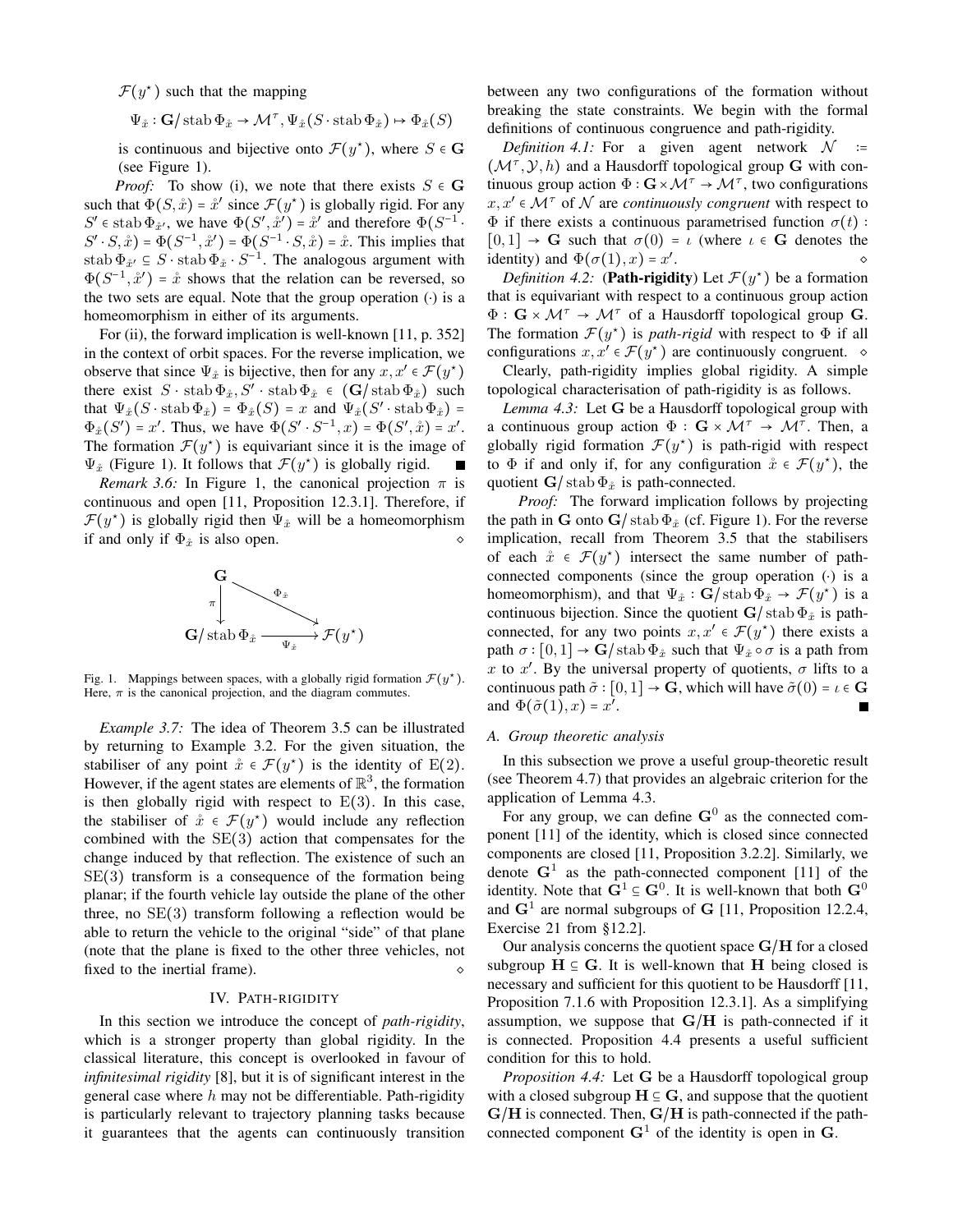*Proof:* The coset  $G \cdot G^1$  is an open, path-connected component of  $G$  since left multiplication by  $G$  is a homeomorphism. Since  $G \in G \cdot \mathbf{G}^1$ , every path-connected component of G is of this form. In particular, they are all open, and as a consequence they are all closed. It follows that all connected components of G are path-connected.

Note that the canonical projection  $\pi : G \rightarrow G/H$  is a continuous and open surjection [11, Proposition 12.3.1]. It follows from the continuity of  $\pi$  that the image of a path-connected component is path-connected [11, Proposition 3.3.5]. Also note that if two (or more) path-connected subspaces (in  $G/H$ ) share a point, their union is pathconnected [11, Corollary 3.3.3].

Now suppose, for a contradiction, that  $G/H$  is not pathconnected. There must then exist two complementary collections  $\{G_{a \in \mathcal{I}}\}\$ and  $\{G_{b \in \mathcal{I}}\}\$  of (path-)connected components of G whose images (under  $\pi$ ) are disjoint (here,  $\mathcal I$  denotes an index set). Since  $\pi$  is open these images are open, and since  $\pi$  is a surjection these images form a partition of G/H. This would imply that  $G/H$  is not connected, which contradicts the assumption of the proposition.

Note that in the particularly common case where G is locally path-connected,  $G^1$  is open [11, Corollary 3.4.7]. In the sequel, it is convenient to assume that  $G^1$  is open rather than the more general requirement that  $G/H$  be pathconnected if it is connected. The authors are not aware of any practical scenario where this distinction is relevant, but all following results in this paper hold for the broader case.

The following proposition concerns the relationship between the connected components of a group G and those of a closed subgroup H.

Proposition 4.5: Let G be a Hausdorff topological group and  $H \subseteq G$  a closed subgroup. Let  $G^0$  and  $H^0$  be the connected components of the identities in G and H, respectively. Then the subgroup  $H \cap G^0 \subseteq H$  is normal in H and the group homomorphism

$$
\alpha : \mathbf{H}/\mathbf{H}^0 \to \mathbf{H}/(\mathbf{H} \cap \mathbf{G}^0), H \cdot \mathbf{H}^0 \mapsto H \cdot (\mathbf{H} \cap \mathbf{G}^0) \tag{6}
$$

is well-defined and surjective for  $H \in H$ . Furthermore, the group homomorphism

$$
\beta : \mathbf{H}/(\mathbf{H} \cap \mathbf{G}^0) \to \mathbf{G}/\mathbf{G}^0, H \cdot (\mathbf{H} \cap \mathbf{G}^0) \mapsto H \cdot \mathbf{G}^0 \quad (7)
$$

is well-defined and injective.

*Proof:* Note that  $H \cdot (\mathbf{H} \cap \mathbf{G}^0) \cdot H^{-1} \subseteq H \cdot \mathbf{H} \cdot H^{-1} \subseteq \mathbf{H}$ since **H** is a group and  $H \cdot (\mathbf{H} \cap \mathbf{G}^0) \cdot H^{-1} \subseteq H \cdot \mathbf{G}^0 \cdot H^{-1} \subseteq \mathbf{G}^0$ since  $G^0$  is normal in G. It follows that  $H \cdot (H \cap G^0) \cdot H^{-1} \subseteq$  $H \cap G^0$  and so  $H \cap G^0$  is normal in H.

Let  $H_1, H_2 \in \mathbf{H}$  with  $H_1 \cdot \mathbf{H}^0 = H_2 \cdot \mathbf{H}^0$ . Then there exists  $H_3 \in \mathbf{H}^0$  such that  $H_1 = H_2 \cdot H_3$ . Since  $\mathbf{H}^0$  is path-connected and contains the identity element of H and G, we have  $\mathbf{H}^0 \subseteq \mathbf{G}^0$  and hence  $H_3 \in \mathbf{H} \cap \mathbf{G}^0$ . Therefore  $H_1 \cdot (\mathbf{H} \cap \mathbf{G}^0) =$  $H_2 \cdot (\mathbf{H} \cap \mathbf{G}^0)$  and so  $\alpha$  is well-defined. It is surjective since  $H^0 \subseteq H \cap G^0$ .

Now consider  $H_1, H_2 \in \mathbf{H}$  with  $H_1 \cdot (\mathbf{H} \cap \mathbf{G}^0) = H_2 \cdot (\mathbf{H} \cap$  $\mathbf{G}^0$ ). Then there exists  $H_3 \in \mathbf{H} \cap \mathbf{G}^0$  with  $H_1 = H_2 \cdot H_3$ . Since  $H_3 \in \mathbf{G}^0$ , this implies that  $\beta(H_1 \cdot (\mathbf{H} \cap \mathbf{G}^0)) = H_1 \cdot \mathbf{G}^0 =$  $H_2 \cdot \mathbf{G}^0 = \beta(H_2 \cdot (\mathbf{H} \cap \mathbf{G}^0))$  and so  $\beta$  is well-defined.

Finally, let  $H_1, H_2 \in \mathbf{H}$  with  $\beta(H_1 \cdot (\mathbf{H} \cap \mathbf{G}^0)) = H_1 \cdot \mathbf{G}^0 =$  $H_2 \cdot \mathbf{G}^0 = \beta(H_2 \cdot (\mathbf{H} \cap \mathbf{G}^0))$ . Then there exists  $H_3 \in \mathbf{G}^0$  such that  $H_1 = H_2 \cdot H_3$ . This implies that  $H_3 = H_2^{-1} \cdot H_1 \in \mathbf{H}$  and hence that  $H_3 \in \mathbf{H} \cap \mathbf{G}^0$ . It follows that  $H_1 \cdot (\mathbf{H} \cap \mathbf{G}^0) =$  $H_2 \cdot (\mathbf{H} \cap \mathbf{G}^0)$  and therefore  $\beta$  is injective.

Definition 4.6: Let G be a Hausdorff topological group and let  $G^0$  be the connected component of the identity. The *component group* of G is defined as  $\pi_0(G) = G/G^0$ .  $\Diamond$ 

For a subgroup  $H \subseteq G$  we define the following homomorphism on the component groups:

$$
\pi_0^{\mathrm{id}} : \pi_0(\mathbf{H}) \to \pi_0(\mathbf{G}), H \cdot \mathbf{H}^0 \mapsto \mathrm{id}(H) \cdot \mathbf{G}^0. \tag{8}
$$

Here, id:  $H \rightarrow G$ ,  $H \rightarrow H$  is the inclusion group homomorphism. We are now ready to present the main result.

Theorem 4.7: Let G be a Hausdorff topological group, let H be a closed subgroup of G, and let  $G^0$  and  $H^0$  be the connected components of the identities in G and H, respectively. Assume the path-connected component  $G^1$  of the identity in  $G$  is open. Then the following are equivalent:

- (i) The homogeneous space  $G/H$  is connected.
- (ii) The subgroup H contains an element from every connected component of G.
- (iii) The homomorphism  $\pi_0^{\rm id}$  (8) of component groups is surjective.
- (iv) The homomorphism  $\beta$  (7) is an isomorphism.
- (v) For every  $G \in \mathbf{G}$  there exist  $H \in \mathbf{H}$  and  $G^0 \in \mathbf{G}^0$  such that  $G = H \cdot G^0$ .

*Proof:* The proof is given as a sequence of implications and equivalences.

 $(i) \Rightarrow (ii)$ : By Proposition 4.4,  $G/H$  is path-connected. Let  $\sigma : [0,1] \rightarrow G/H$  be a continuous path connecting  $\iota \cdot H$  to any  $G \cdot H$  in  $G/H$ . By the universal property of quotients, the path  $\sigma$  lifts to a continuous path  $\tilde{\sigma} : [0,1] \rightarrow G$  such that  $\sigma = \pi \circ \tilde{\sigma}$ , where  $\pi: G \rightarrow G/H$  is the canonical projection. By design, the path  $\tilde{\sigma}$  connects some element  $\iota \cdot H_1 = H_1 \in \mathbf{H} \subseteq \mathbf{G}$  to some element  $G \cdot H_2 \in \mathbf{G}$ , where  $H_2 \in \mathbf{H}$ . It follows that  $\tilde{\sigma} \cdot H_2^{-1}$  is a continuous path connecting  $H_1 \cdot H_2^{-1} \in \mathbf{H} \subseteq \mathbf{G}$  to  $G \in \mathbf{G}_1 \subseteq \mathbf{G}$ , where  $\mathbf{G}_1$  is the path-connected component of G. This implies that  $H_1 \cdot H_2^{-1} \in \mathbf{G}_1 \cap \mathbf{H}$ . Since G is arbitrary, every path-connected component  $G_1$  contains an element of  $H$ 

(ii)  $\Rightarrow$  (i): Let  $G_1$ ,  $G_2$  be two path-connected components of G (we allow  $G_1 = G_2$ ), with  $G_1 \in G_1$  and  $G_2 \in G_2$ . Pick  $H_1 \in \mathbf{G}_1 \cap \mathbf{H}$  and  $H_2 \in \mathbf{G}_2 \cap \mathbf{H}$ . The map  $\gamma : \mathbf{G} \to \mathbf{G}$ ,  $G \mapsto G \cdot (H_1^{-1} \cdot H_2)$  is a homeomorphism, so the image of  $G_1$  is a path-connected component of G. Since  $H_2$  =  $H_1 \cdot (H_1^{-1} \cdot H_2) = \gamma(H_1)$ , we have  $\gamma(G_1) = G_2$ . In particular,  $\gamma(G_1)$  =  $G_1 \cdot (H_1^{-1} \cdot H_2) \in \mathbf{G}_2$  and hence there is a continuous path  $\tilde{\sigma} : [0,1] \rightarrow \mathbf{G}$  connecting  $G_1 \cdot (H_1^{-1} \cdot H_2)$  to  $G_2$ . Let  $\pi: \mathbf{G} \to \mathbf{G}/\mathbf{H}$  be the canonical projection, and then  $\sigma = \pi \circ \tilde{\sigma}$ is a continuous path connecting  $G_1 \cdot H$  to  $G_2 \cdot H$  in  $G/H$ . Since  $G_1$  and  $G_2$  are arbitrary, the quotient  $\mathbf{G}/\mathbf{H}$  is pathconnected.

(ii)  $\Rightarrow$  (iii): For any G  $\in$  G there exists H  $\in$  H with  $H \in G \cdot \mathbf{G}^0$ . This implies that  $\pi_0^{\rm id}(H \cdot \mathbf{H}^0) = H \cdot \mathbf{G}^0 = G \cdot \mathbf{G}^0$ , and since  $G \in \mathbf{G}$  is arbitrary this means that  $\pi_0^{\text{id}}$  is surjective.